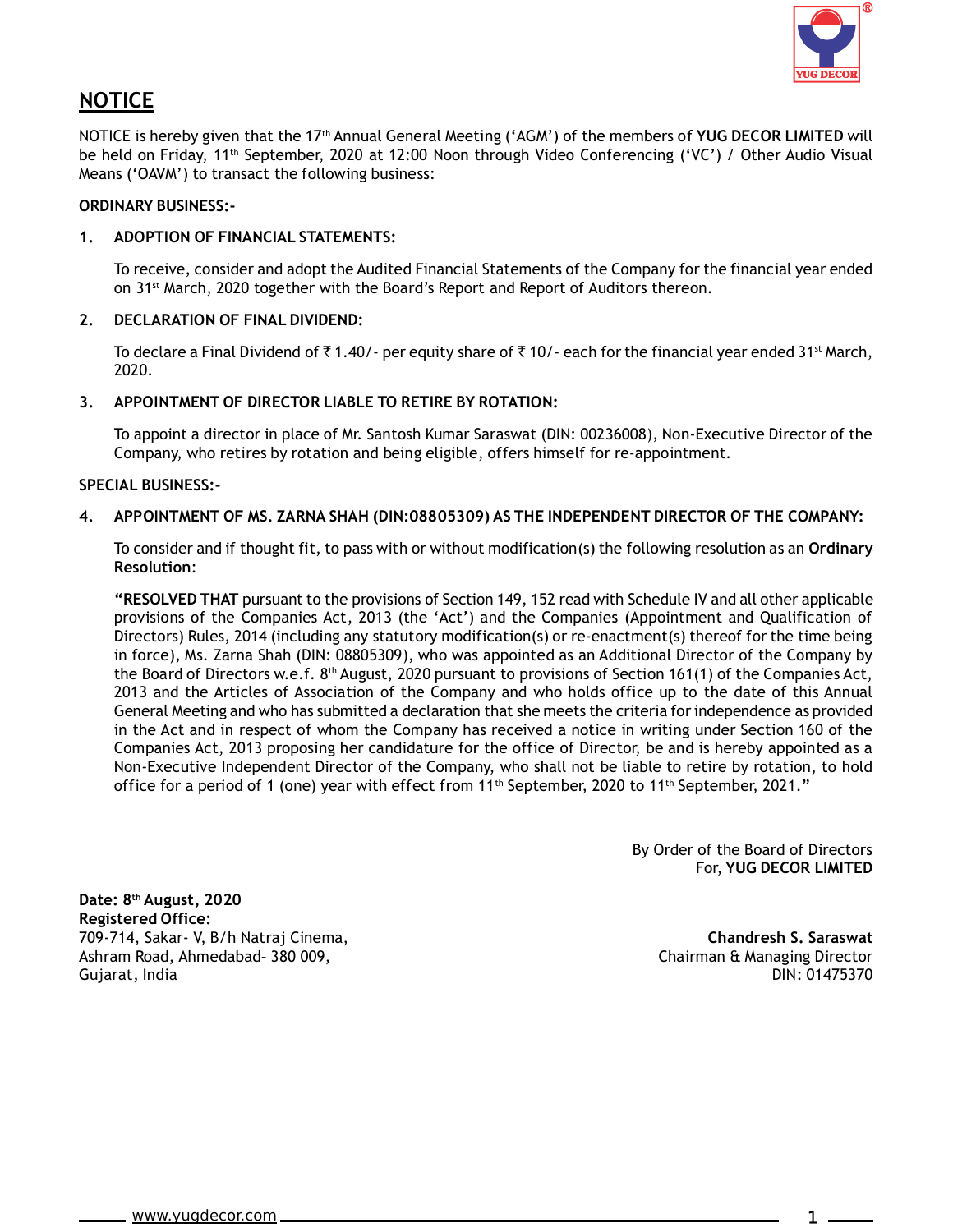$\overline{2}$ 

## **NOTES:**

- **1.** In view of the outbreak of the COVID-19 pandemic and to adhere to the social distancing norms also, continuing to follow the restrictions on movement/gathering of persons at several places in the country and pursuant to General Circular Nos.14/2020, 17/2020 and 20/2020 dated 8<sup>th</sup>April 2020, 13<sup>th</sup>April 2020 and 5<sup>th</sup> May 2020, respectively, issued by the Ministry of Corporate Affairs ('MCA Circulars') and Circular No. SEBI/HO/CFD/ CMD1/CIR /P/2020/79 dated 12<sup>th</sup> May 2020 issued by the Securities and Exchange Board of India ('SEBI Circular') and in compliance with the provisions of the Act and the SEBI (Listing Obligations and Disclosure Requirements) Regulations, 2015 ('Listing Regulations'), the 17thAGM of the Company will be conducted through VC/OAVM Facility, which does not require physical presence of Members at a common venue. The deemed venue for the 17<sup>th</sup>AGM shall be the Registered Office of the Company.
- **2.** As per the instructions provided by the Ministry on holding the meetings through VC or OAVM vide circular no. 14/2020 and 20/2020 dated  $8<sup>th</sup>$ April, 2020 and  $5<sup>th</sup>$  May, 2020 respectively, the facility for appointment of proxies by the members under Section 105 is not available for the  $17<sup>th</sup>$  AGM and hence the proxy form and attendance slip is not annexed to the Notice.
- **3.** Members of the Company under the category of Institutional Investors are encouraged to attend and vote at the AGM through VC. Corporate members intending to authorize their representatives to participate and vote at the meeting pursuant to Section 113 of the Companies Act, 2013 are requested to send a certified copy of the Board resolution / authorization letter to the Company at cs@yugdecor.com or to the scrutinizers of the Company at mukeshpamnani23@gmail.com or upload on the VC portal / e-voting portal.
- **4.** Participation of Members through VC/ OAVM will be reckoned for the purpose of quorum for the AGM as per Section 103 of the Companies Act, 2013 ('the Act').
- **5.** In compliance with the aforesaid MCA Circulars and SEBI Circular dated 12thMay, 2020, Notice of the AGM along with the Annual Report 2019-20 is being sent only through electronic mode to those Members whose email addresses are registered with the Company/ Depositories. Members may note that the Notice calling AGM along with the explanatory statement and Annual Report 2019-20 will be available on the website of the Company at www.yugdecor.com, websites of the Stock Exchange i.e. BSE Limited at www.bseindia.com, and on the website of Central Depository Services (India) Limited (CDSL) i.e. www.evotingindia.com (theAuthorised agency for providing voting through electronic means and AGM through VC/OAVM).
- **6.** The Explanatory Statement pursuant to Section 102 of the Companies Act, 2013, in respect of the special business under Item no 4 of the Notice and the relevant details of the Directors seeking appointment/ reappointment as set out under Item No. 3  $\&$  4 as required under Regulation 36(3) of the SEBI (Listing Obligations and Disclosure Requirements) Requirements, 2015 and under Secretarial Standards-2 (SS-2) on General Meetings issued by the Institute of Company Secretaries of India are annexed hereto.
- **7.** In terms of the provisions of Section 152 of the Companies Act, 2013, Mr. Santosh Kumar Saraswat (DIN:00236008), Non-Executive Director of the Company retires by rotation at forthcoming Annual General Meeting and being eligible, offers himself for re-appointment.
- **8.** The requirement to place the matter relating to the appointment of Auditors for ratification by Members at every Annual General Meeting has been done away with vide notification no. GSR 432(E) dated 7th May, 2018 issued by the Ministry of Corporate Affairs. Accordingly, no resolution is proposed for ratificationof appointment of Auditors, who were appointed from the conclusion of the 16<sup>th</sup>Annual General Meeting, held on 20<sup>th</sup> September, 2019.
- **9.** The Register of Members and Share Transfer Books of the Company shall remain closed from **Saturday, 5th September, 2020 to Friday, 11th September, 2020** (Both days inclusive).
- **10.** The shareholders whose name appear in the records of National Securities Depository Ltd. (NSDL) and Central Depository Services (India) Ltd. (CDSL) as beneficial owners at the close of **Friday, 4th September, 2020** shall be entitled to the payment of Dividend, if declared at the 17<sup>th</sup> AGM. The Dividend shall be paid on or after 14<sup>th</sup> September, 2020 but within the statutory time limit of 30 days from the date of declaration as provided under the Companies Act, 2013 read with rules framed there under.
- **11.** The dividend if declared will be paid electronically through various online transfer modes to those members who have updated their bank accounts details. For members who have not updated their bank details, dividend warrants / cheques will be sent to their registered addresses once the postal facility normalizes. To avoid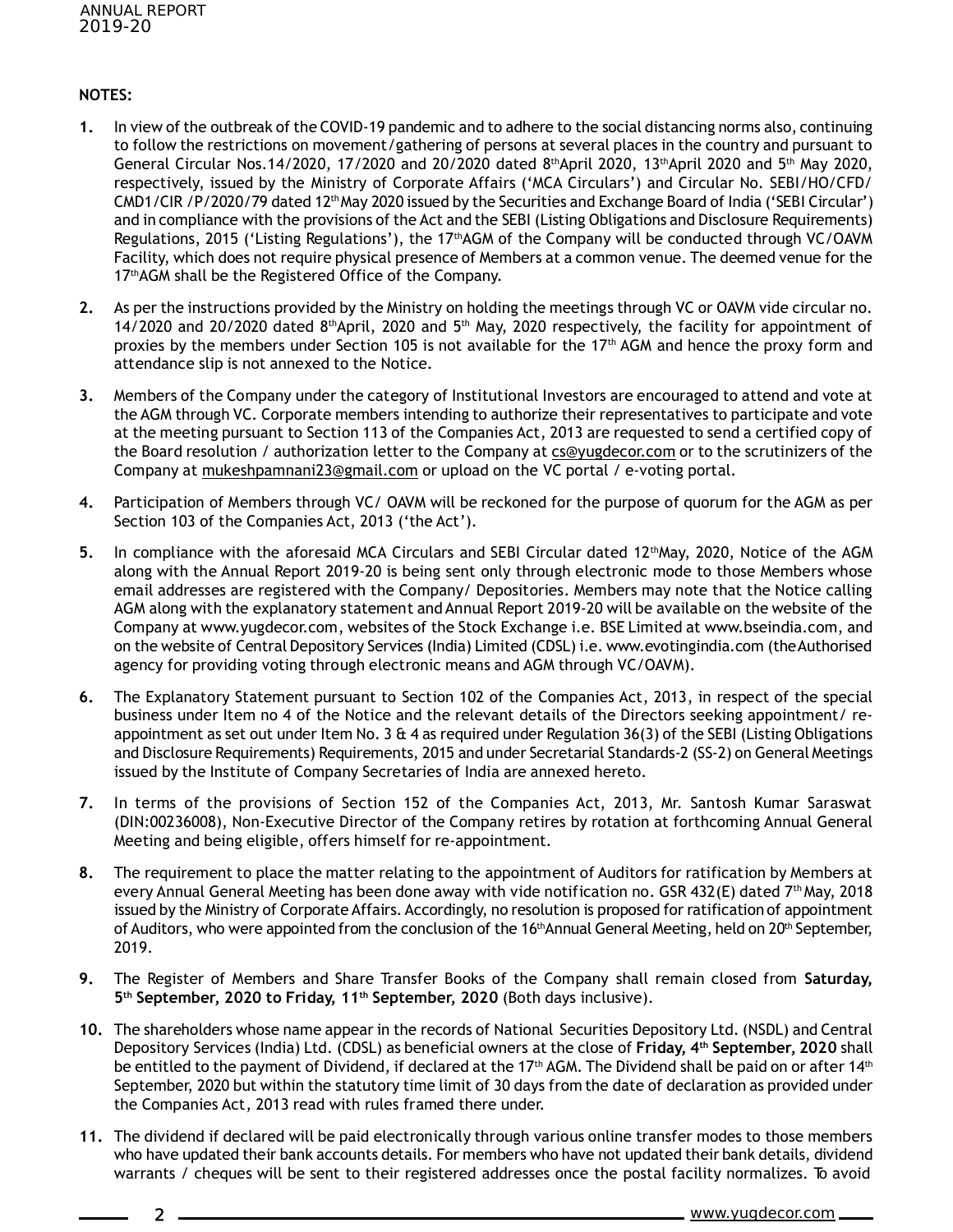

delay in receiving the dividend, members are requested to update their bank details with their depository Participants to receive the dividend directly into their bank account on the payout date.

**12.** Pursuant to provisions of the Finance Act, 2020, dividend income will be taxable in the hands of shareholders w.e.f. 1<sup>st</sup> April, 2020 and the Company is required to deduct tax at source (TDS) from dividend paid to the Shareholders, at the rates prescribed.

A resident individual shareholder with PAN and who is not liable to pay income tax can submit a yearly declaration in Form No. 15G/15H, to avail the benefit of non-deduction of tax at source by email to account@yugdecor.com by 11:59 p.m. IST on Friday, 4<sup>th</sup> September, 2020 Shareholders are requested to note that in case their PAN is not registered, the tax will be deducted at a higher rate of 20%.

Non-resident shareholders can avail beneficial rates under tax treaty between India and their country of residence, subject to providing necessary documents i.e. No Permanent Establishment and Beneficial Ownership Declaration, Tax Residency Certificate, Form 10F, any other document which may be required to avail the tax treaty benefits by sending an email to account@yugdecor.com. The aforesaid declarations and documents need to be submitted by the shareholders by 11:59 p.m. IST on Friday, 4th September, 2020.

- **13.** The Company shall arrange to email soft copy of the TDS Certificate at the registered email address of the members, post payment of the dividend. The members may also view the credit of TDS/ withholding tax in Form 26AS, which can be downloaded from their e-filing account at https://www.incometaxindiaefiling.gov.in/
- **14.** The Company is proposing to declare Dividend for the first time, hence currently there is no unclaimed/ unpaid dividend lying in the 'Unpaid Dividend' account. Above proposed dividend, if declared, the Company is required to transfer dividends which remain unclaimed/ unpaid, if any, for a period of seven years in the 'Unpaid Dividend' account to the Investor Education & Protection Fund (IEPF) established by the Government.
- **15.** The Securities and Exchange Board of India (SEBI) has mandated the submission of Permanent Account Number (PAN) by every participant in securities market. Members holding shares in electronic form are, therefore, requested to submit their PAN to their Depository Participants with whom they are maintaining their Demat accounts.
- **16.** Members holding shares in Demat form are requested to notify any changes in their Addresses with their Depository Participants.
- **17.** To support the 'Green Initiative' Members who have not yet registered their mail addresses are requested to register the same with their Depository Participants.
- **18.** All documents referred to in the accompanying notice and explanatory statement will be kept open for inspection at the Registered Office of Company on all working days during business hours prior to date of Annual General Meeting.
- **19.** In case of Joint holders attending the Meeting, only such joint holder who is higher in the order of names will be entitled to vote at the meeting.
- **20.** Non-Resident Indian Members are requested to inform Registrar and Transfer Agent, immediately of:
	- i. Change in their residential status on return to India for permanent settlement.
	- ii. Particulars of their bank account maintained in India with complete name, branch, account type, account number and address of the bank with pin code number, if not furnished earlier.
- **21.** Since the AGM will be held through VC / OAVM, the Route Map of the AGM venue is not annexed to this Notice.
- **22. Process and manner for members opting for voting through Electronic means:**
	- i. Pursuant to the provisions of Section 108 of the Companies Act, 2013 read with Rule 20 of the Companies (Management and Administration) Rules, 2014 (as amended) and Regulation 44 of SEBI (Listing Obligations & Disclosure Requirements) Regulations 2015 (as amended), and MCA Circulars dated April 08, 2020, April 13, 2020 and May 05, 2020 the Company is providing facility of remote e-voting to its Members in respect of the business to be transacted at the AGM. For this purpose, the Company has entered into an agreement with Central Depository Services (India) Limited (CDSL) for facilitating voting through electronic means, as the authorized e-Voting's agency. The facility of casting votes by a member using remote evoting as well as the e-voting system on the date of the AGM will be provided by CDSL.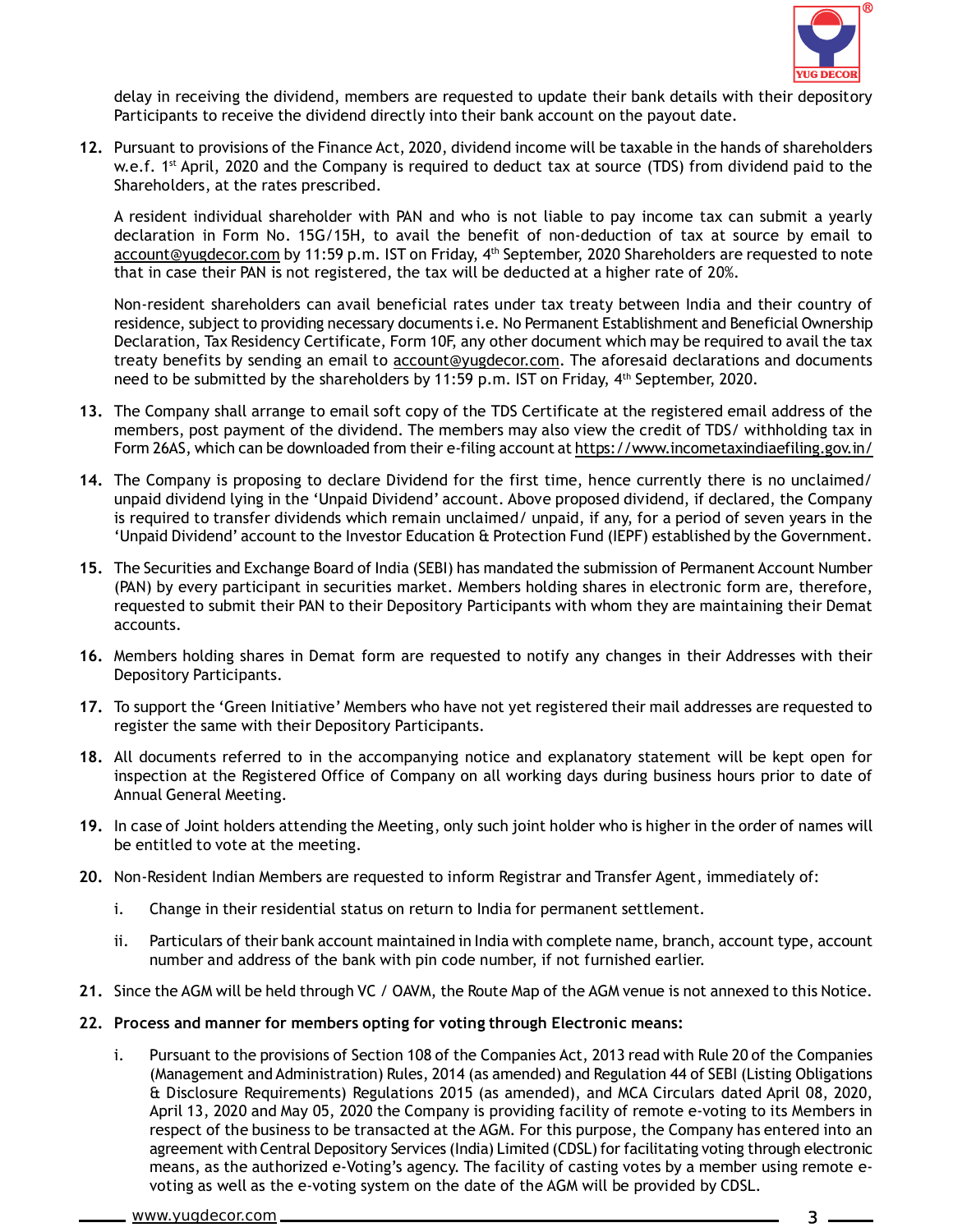- ii. Pursuant to the provisions of Section 108 of the Companies Act, 2013 read with Rule 20 of the Companies (Management and Administration) Rules, 2014 and Regulation 44 of the SEBI (Listing Obligations and Disclosure Requirements) Regulations, 2015, the Company is pleased to provide to its members facility to exercise their right to vote on resolutions proposed to be passed in the Meeting by electronic means. The members may cast their votes using an electronic voting system through remote e-voting services provided by Central Depository Services (India) Limited (CDSL) from a place other than the venue of the Meeting.
- iii. The members who have cast their vote by remote e-voting prior to the AGM may also attend/participate in the AGM through VC/OAVM but shall not be entitled to cast their vote again.
- iv. Once the vote on a resolution is cast by the member, he/she shall not be allowed to change it subsequently or cast the vote again.

#### **THE INSTRUCTIONS FOR SHAREHOLDERS FOR REMOTE E-VOTING ARE AS UNDER:**

- (i) The voting period begins on Tuesday,  $8<sup>th</sup>$  September, 2020 at 9.00 A.M. and ends on Thursday, 10<sup>th</sup> September, 2020 at 5.00 P.M. During this period shareholders of the Company, holding shares as on the cut-off date (record date) of Friday, 4th September, 2020 may cast their vote electronically. The e-voting module shall be disabled by CDSL for voting thereafter.
- (ii) Shareholders who have already voted prior to the meeting date would not be entitled to vote at the meeting venue.
- (iii) The shareholders should log on to the e-voting website www.evotingindia.com.
- (iv) Click on "Shareholders" module.
- (v) Now enter your User ID

4

- a. For CDSL: 16 digits beneficiary ID,
- b. For NSDL: 8 Character DP ID followed by 8 Digits Client ID,
- c. Shareholders holding shares in Physical Form should enter Folio Number registered with the Company.

OR

Alternatively, if you are registered for CDSL's **EASI/EASIEST** e-services, you can log-in at https:// www.cdslindia.com from **Login** - **My**e**asi** using your login credentials. Once you successfully log-in to CDSL's **EASI/EASIEST** e-services, click on **e-Voting** option and proceed directly to cast your vote electronically.

- (vi) Next enter the Image Verification as displayed and Click on Login.
- (vii) If you are holding shares in demat form and had logged on to www.evotingindia.com and voted on an earlier e-voting of any company, then your existing password is to be used.

(viii) If you are a first time user follow the steps given below: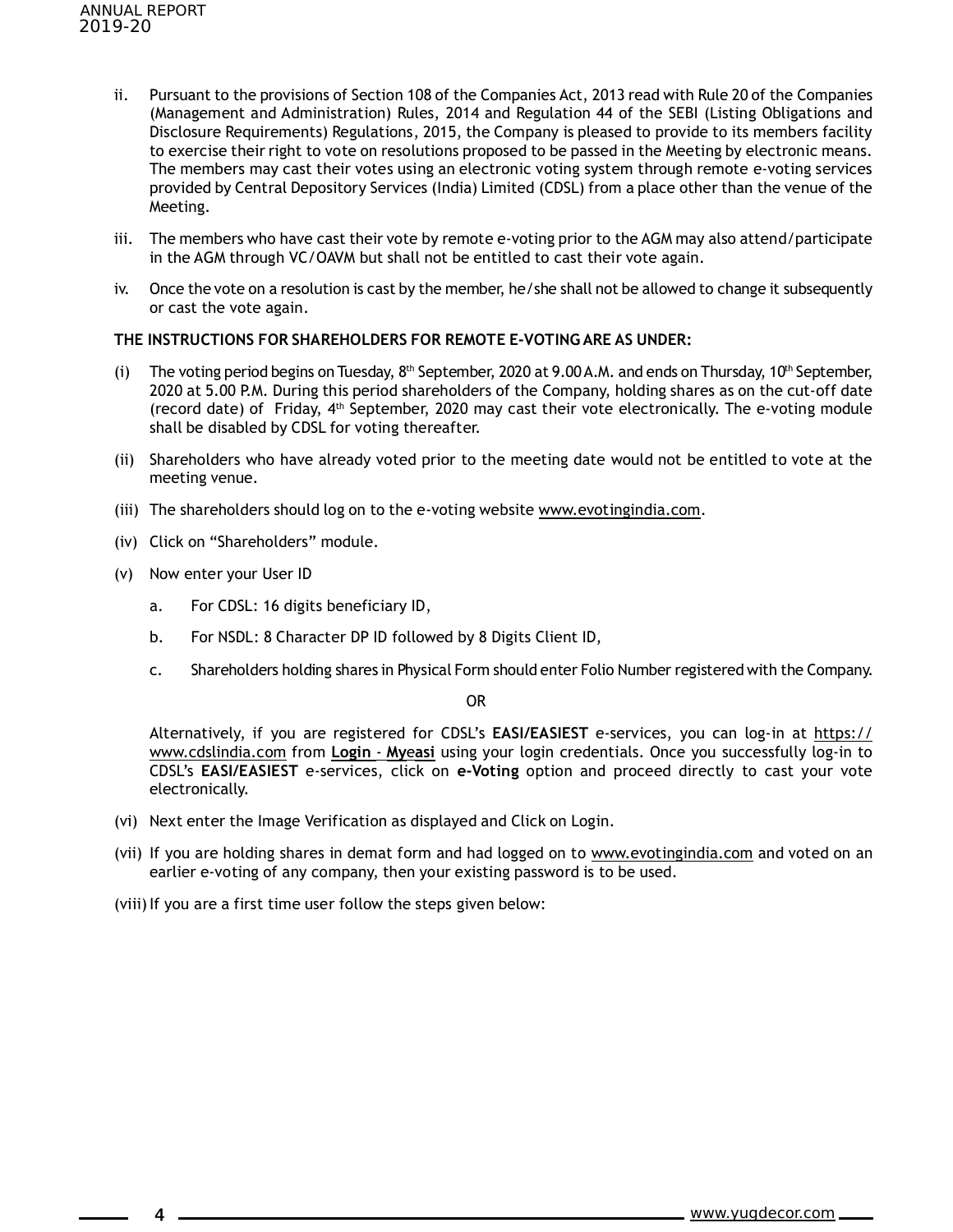

|                                                                                  | For Shareholders holding shares in Demat Form and Physical Form                                                                                                                                                                                                                                                                                                      |  |
|----------------------------------------------------------------------------------|----------------------------------------------------------------------------------------------------------------------------------------------------------------------------------------------------------------------------------------------------------------------------------------------------------------------------------------------------------------------|--|
| <b>PAN</b>                                                                       | Enter your 10 digit alpha-numeric PAN issued by Income Tax Department (Applicable for<br>both demat shareholders as well as physical shareholders)                                                                                                                                                                                                                   |  |
|                                                                                  | Shareholders who have not updated their PAN with the Company/Depository Participant<br>are requested to use the sequence number sent by Company / RTA or contact Company<br>/ RTA.                                                                                                                                                                                   |  |
| Dividend<br><b>Bank</b><br><b>Details</b><br><b>OR</b> Date<br>of Birth<br>(DOB) | Enter the Dividend Bank Details or Date of Birth (in dd/mm/yyyy format) as recorded in<br>your demat account or in the company records in order to login.<br>If both the details are not recorded with the depository or company please enter the<br>$\bullet$<br>member id / folio number in the Dividend Bank details field as mentioned in<br>instruction $(v)$ . |  |

- (ix) After entering these details appropriately, click on "SUBMIT" tab.
- (x) Shareholders holding shares in physical form will then directly reach the Company selection screen. However, shareholders holding shares in demat form will now reach 'Password Creation' menu wherein they are required to mandatorily enter their login password in the new password field. Kindly note that this password is to be also used by the demat holders for voting for resolutions of any other company on which they are eligible to vote, provided that company opts for e-voting through CDSL platform. It is strongly recommended not to share your password with any other person and take utmost care to keep your password confidential.
- (xi) For shareholders holding shares in physical form, the details can be used only for e-voting on the resolutions contained in this Notice.
- (xii) Click on the EVSN for the relevant <Yug Decor Limited> on which you choose to vote.
- (xiii) On the voting page, you will see "RESOLUTION DESCRIPTION" and against the same the option "YES/NO" for voting. Select the option YES or NO as desired. The option YES implies that you assent to the Resolution and option NO implies that you dissent to the Resolution.
- (xiv) Click on the "RESOLUTIONS FILE LINK" if you wish to view the entire Resolution details.
- (xv) After selecting the resolution you have decided to vote on, click on "SUBMIT". A confirmation box will be displayed. If you wish to confirm your vote, click on "OK", else to change your vote, click on "CANCEL" and accordingly modify your vote.
- (xvi) Once you "CONFIRM" your vote on the resolution, you will not be allowed to modify your vote.
- (xvii) You can also take a print of the votes cast by clicking on "Click here to print" option on the Voting page.
- (xviii) If a demat account holder has forgotten the login password then Enter the User ID and the image verification code and click on Forgot Password & enter the details as prompted by the system.
- (xix) Shareholders can also cast their vote using CDSL's mobile app "**m-Voting".** The m-Voting app can be downloaded from respective Store. Please follow the instructions as prompted by the mobile app while Remote Voting on your mobile.

## **PROCESS FOR THOSE SHAREHOLDERS WHOSE EMAILADDRESSES ARE NOT REGISTERED WITH THE DEPOSITORIES FOR OBTAINING LOGIN CREDENTIALS FOR E-VOTING FOR THE RESOLUTIONS PROPOSED IN THIS NOTICE:**

Shareholders who have not registered their email ids are requested to get it registered with their respective Depository Participants (DP). Or kindly provide Demat account details (CDSL-16 digit beneficiary ID or NSDL-16 digit DPID + CLID), Name, client master or copy of Consolidated Account statement, PAN (self attested scanned copy of PAN card), AADHAR (self attested scanned copy of Aadhar Card) to M/s Satellite Corporate Services Private Limited, Registrar and Share Transfer Agent at service@satellitecorporate.com / Company at cs@yugdecor.com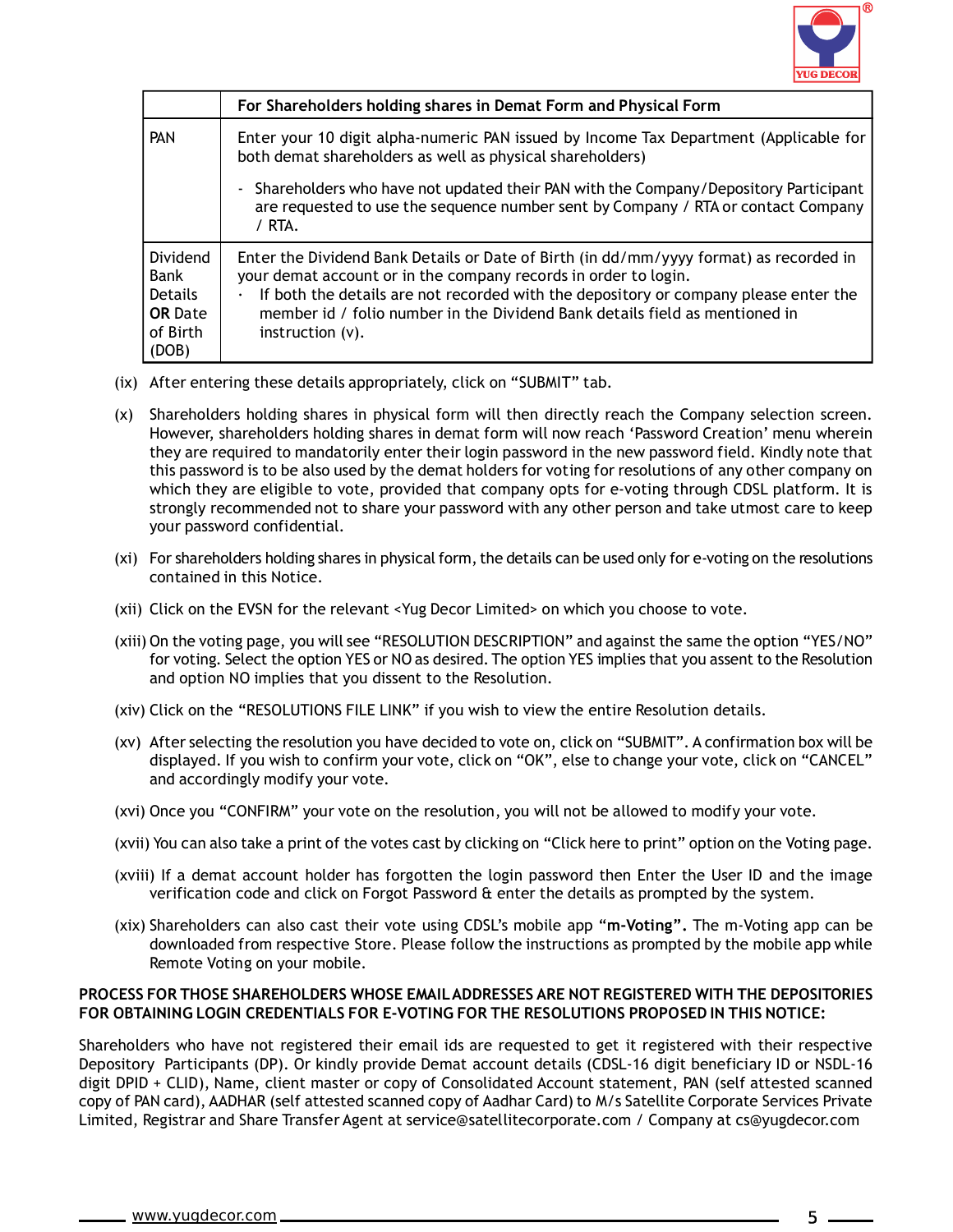## **INSTRUCTIONS FOR SHAREHOLDERS ATTENDING THE AGM THROUGH VC/OAVMARE AS UNDER:**

The Members can join the AGM in the VC/OAVM mode 15 minutes before and after the scheduled time of the commencement of the Meeting by following the procedure mentioned in the below instructions. The facility of participation at the AGM through VC/OAVM will be made available to atleast 1000 members on first come first served basis. This will not include large Shareholders (Shareholders holding 2% or more shareholding), Promoters, Institutional Investors, Directors, Key Managerial Personnel, the Chairpersons of the Audit Committee, Nomination and Remuneration Committee and Stakeholders Relationship Committee, Auditors etc. who are allowed to attend the AGM without restriction on account of first come first served basis. The Members will be able to view the proceedings by logging into the Central Depository Services (India) Limited's ('CDSL') e-Voting website at www.evotingindia.com

- 1. Shareholder will be provided with a facility to attend the AGM through VC/OAVM through the CDSL e-Voting system. Shareholders may access the same at https://www.evotingindia.com under shareholders/members login by using the remote e-voting credentials. The link for VC/OAVM will be available in shareholder/members login where the EVSN of Company will be displayed.
- 2. Shareholders are encouraged to join the Meeting through Laptops / IPads for better experience.
- 3. Further shareholders will be required to allow Camera and use Internet with a good speed to avoid any disturbance during the meeting.
- 4. Please note that Participants Connecting from Mobile Devices or Tablets or through Laptop connecting via Mobile Hotspot may experience Audio/Video loss due to Fluctuation in their respective network. It is therefore recommended to use Stable Wi-Fi or LAN Connection to mitigate any kind of aforesaid glitches.
- 5. Shareholders who would like to express their views/ ask questions during the meeting may register themselves as a speaker by sending their request in advance atleast **7 days prior to meeting** mentioning their name, Demat account number/ folio number, email id, mobile number at cs@yugdecor.com. The shareholders who do not wish to speak during the AGM but have queries may send their queries in advance **7 days prior to meeting** mentioning their name, Demat account number/ folio number, email id, mobile number at cs@yugdecor.com. These queries will be replied to by the company suitably by email.
- 6. Those shareholders who have registered themselves as a speaker will only be allowed to express their views/ ask questions during the meeting.

## **INSTRUCTIONS FOR SHAREHOLDERS FOR E-VOTING DURING THE AGM ARE AS UNDER:-**

- 1. The procedure for e-Voting on the day of the AGM is same as the instructions mentioned above for Remote evoting.
- 2. Only those shareholders, who are present in the AGM through VC/OAVM facility and have not casted their vote on the Resolutions through remote e-Voting and are otherwise not barred from doing so, shall be eligible to vote through e-Voting system available during the AGM.
- 3. If any Votes are cast by the shareholders through the e-voting available during the AGM and if the same shareholders have not participated in the meeting through VC/OAVM facility, then the votes cast by such shareholders shall be considered invalid as the facility of e-voting during the meeting is available only to the shareholders attending the meeting.
- 4. Shareholders who have voted through Remote e-Voting will be eligible to attend the AGM. However, they will not be eligible to vote at the AGM.

## (xx) **Note for Non – Individual Shareholders and Custodians**

6

- · Non-Individual shareholders (i.e. other than Individuals, HUF, NRI etc.) and Custodians are required to log on to www.evotingindia.com and register themselves in the "Corporates" module.
- · A scanned copy of the Registration Form bearing the stamp and sign of the entity should be emailed to helpdesk.evoting@cdslindia.com.
- · After receiving the login details a Compliance User should be created using the admin login and password. The Compliance User would be able to link the account(s) for which they wish to vote on.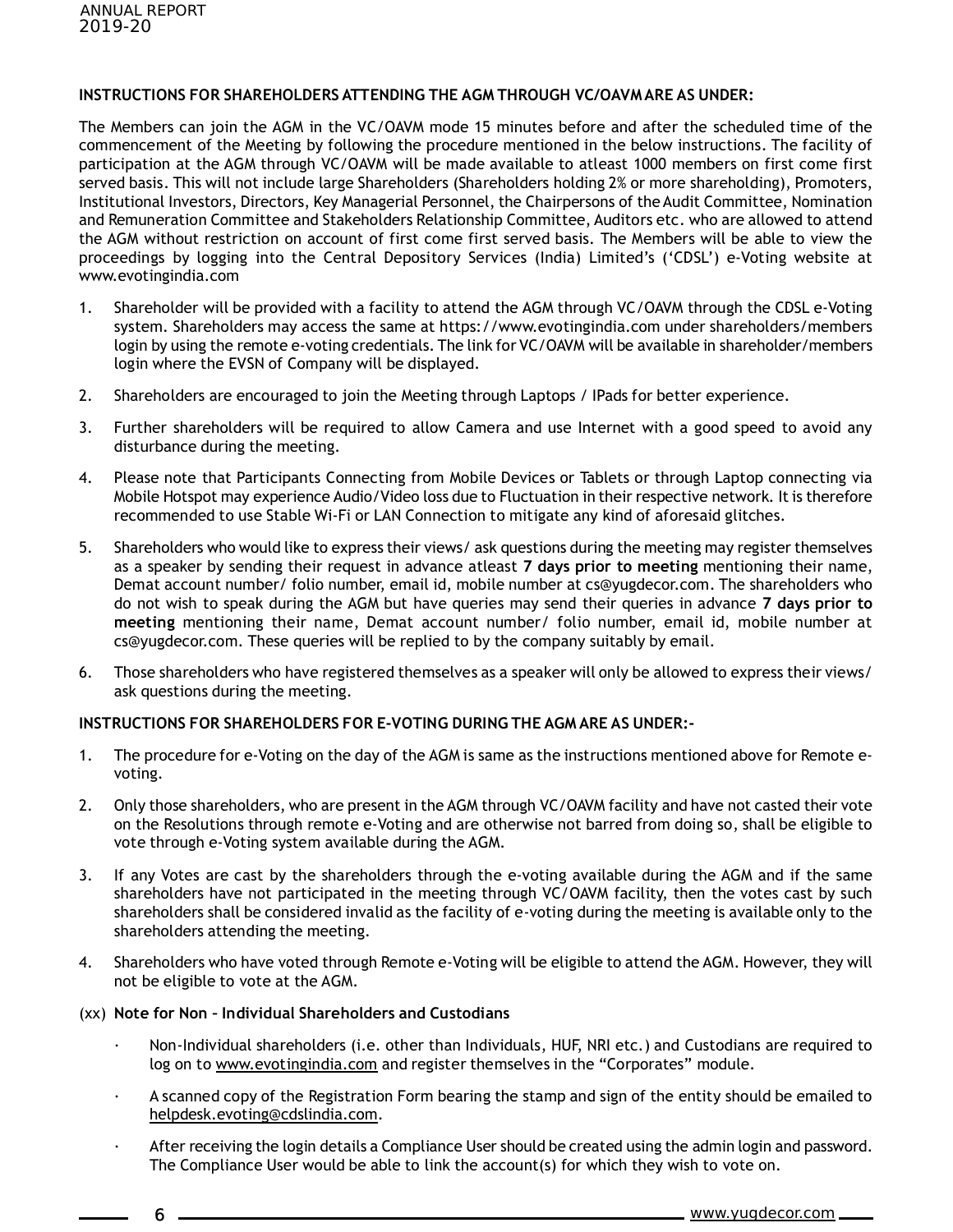

- The list of accounts linked in the login should be mailed to helpdesk.evoting@cdslindia.com and on approval of the accounts they would be able to cast their vote.
- · A scanned copy of the Board Resolution and Power of Attorney (POA) which they have issued in favour of the Custodian, if any, should be uploaded in PDF format in the system for the scrutinizer to verify the same.
- · Alternatively Non Individual shareholders are required to send the relevant Board Resolution/ Authority letter etc. together with attested specimen signature of the duly authorized signatory who are authorized to vote, to the Scrutinizer and to the Company at the email address viz; mukeshpamnani23@gmail.com and cs@yugdecor.com, if they have voted from individual tab & not uploaded same in the CDSL e-voting system for the scrutinizer to verify the same.
- v. If you have any queries or issues regarding attending AGM & e-Voting from the e-Voting System, you may refer the Frequently Asked Questions ("FAQs") and e-voting manual available at www.evotingindia.com, under help section or write an email to helpdesk.evoting@cdslindia.com or contact Mr. Nitin Kunder (022-23058738) or Mr. Mehboob Lakhani (022-23058543) or Mr. Rakesh Dalvi (022-23058542).
- vi. All grievances connected with the facility for voting by electronic means may be addressed to Mr. Rakesh Dalvi, Manager, (CDSL) Central Depository Services (India) Limited, A Wing, 25<sup>th</sup> Floor, Marathon Futurex, Mafatlal Mill Compounds, N M Joshi Marg, Lower Parel (East), Mumbai – 400013 or send an email to helpdesk.evoting@cdslindia.com or call on 022-23058542/ 43.
- vii. The Company has appointed Mr. Mukesh Pamnani, Proprietor of M/s Mukesh Pamnani & Associates, Practising Company Secretaries, Ahmedabad (Membership No. FCS: 10166; CP No: 12925), to act as the Scrutinizer for conducting the remote e-voting process and voting at the AGM in a fair and transparent manner.
- viii. The Scrutinizer shall, immediately after the conclusion of voting at AGM, first count the votes cast at the meeting, thereafter unblock the votes cast through remote e-voting in the presence of atleast two witnesses not in employment of the Company and make, not later than two days from the conclusion of meeting, a consolidated Scrutinizer's Report of the total votes cast in favour or against, if any, to the Chairman or a person authorised by him in writing who shall countersign the same. Thereafter, the Chairman or the person authorised by him in writing shall declare the result of the voting forthwith.
- ix. The Results declared along with the Scrutinizer's Report shall be placed on the Company's website www.yugdecor.com and on the website of CDSL at www.evotingindia.com immediately after the result is declared by the Chairman; and results shall immediately be disseminated to the Stock Exchange where the shares of the Company are listed.

 $7 -$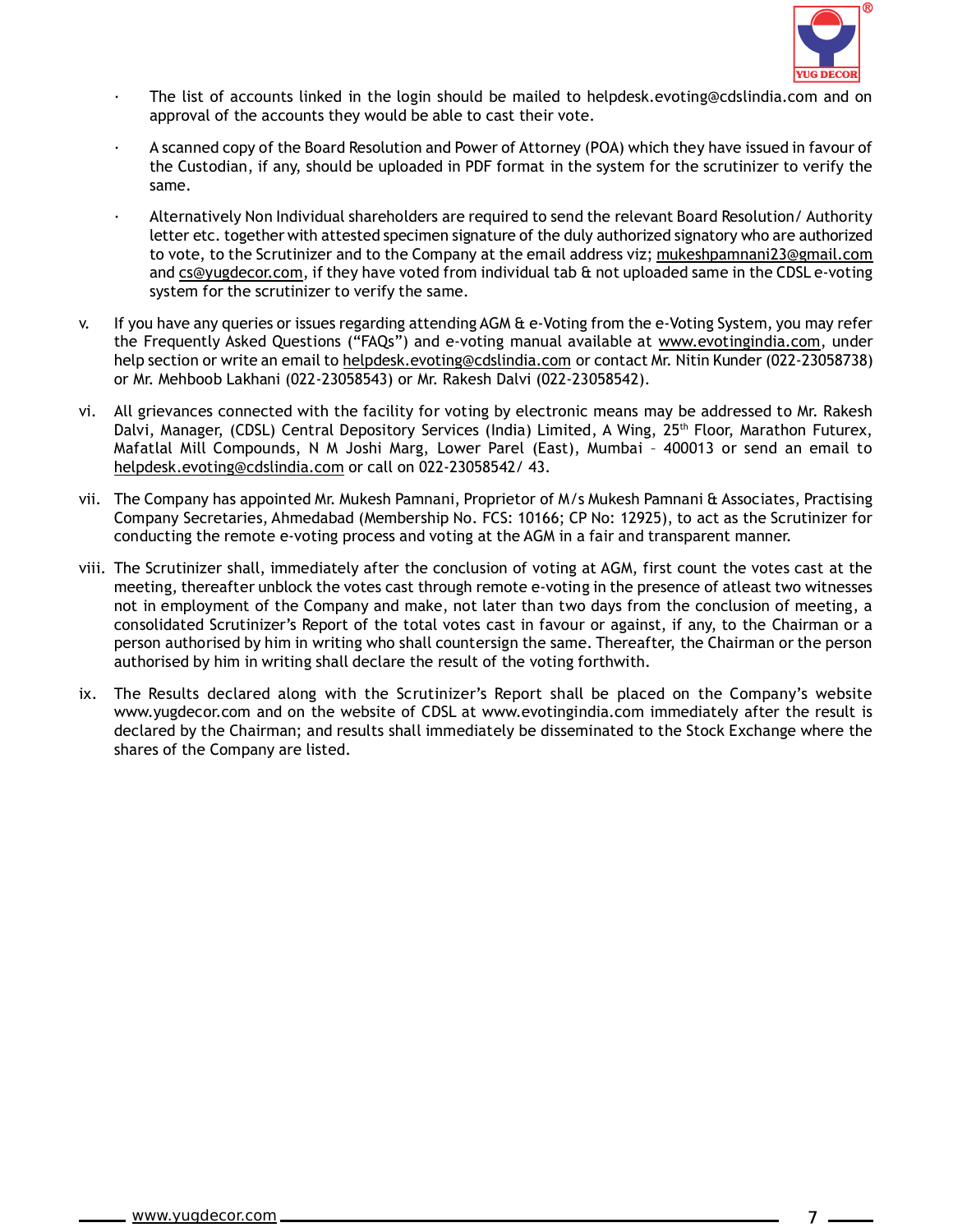### **EXPLANATORY STATEMENT PURSUANT TO SECTION 102 OF THE COMPANIES ACT, 2013**

#### **Item No. 4:**

The Board of Directors appointed Ms. Zarna Shah (DIN: 08805309) as an Additional Director of the Company at its meeting held on 8th August, 2020 in compliance with the requirements of Section 161(1) of the Companies Act, 2013.

As per section 160 of the Companies Act, 2013, a special notice has been received from one of the shareholders of the Company proposing name of Ms. Zarna Shah (DIN: 08805309) as an Independent Director of the Company and who shall not be liable to retire by rotation.

The Nominations & Remuneration Committee has recommended the appointment of Ms. Zarna Shah (DIN: 08805309) as an Independent Director of the Company and has given (a) consent in writing to act as director in Form DIR-2 pursuant to rule 8 of Companies (Appointment & Qualification of Directors) Rules, 2014, (b) intimation in Form DIR-8 in terms of Companies (Appointment & Qualification of Directors) Rules, 2014 and (c) declaration to the Board that she meets the criteria of independence as provided under section 149(6) of the Act.

In the opinion of the Board, Ms. Zarna Shah (DIN: 08805309) fulfill the conditions as specified in the Act and the Rules framed thereunder for appointment of an Independent Director. In compliance with the provisions of section 149 read with Schedule IV of the Act, the business of appointment of Ms. Zarna Shah (DIN: 08805309) as an Independent Director is being placed before the Members for their approval.

The terms and conditions of appointment of Ms. Zarna Shah (DIN: 08805309) shall be available for inspection by the Members at the Registered Office of the Company during normal business hours on any working day.

Ms. Zarna Shah (DIN: 08805309) is interested in this resolution since it relates to her appointment as an Independent Director of the Company.

Except this, no other Director or Key Managerial Personnel or their relatives are concerned or interested in this resolution, financially or otherwise.

The details of Ms. Zarna Shah as required under Regulation 36(3) of the SEBI (Listing Obligations and Disclosure Requirements) Regulations, 2015 and Secretarial Standards-2 (SS-2) on General Meetings issued by the Institute of Company Secretaries of India (ICSI) are provided in Annexure to this Notice.

The Directors recommend this resolution to be passed as Ordinary Resolution.

By Order of the Board of Directors For, **YUG DECOR LIMITED**

**Date: 8th August, 2020 Registered Office:** 709-714, Sakar- V, B/h Natraj Cinema, **Chandresh S. Saraswat** Ashram Road, Ahmedabad- 380 009, Chairman & Managing Director Gujarat, India DIN: 01475370

8